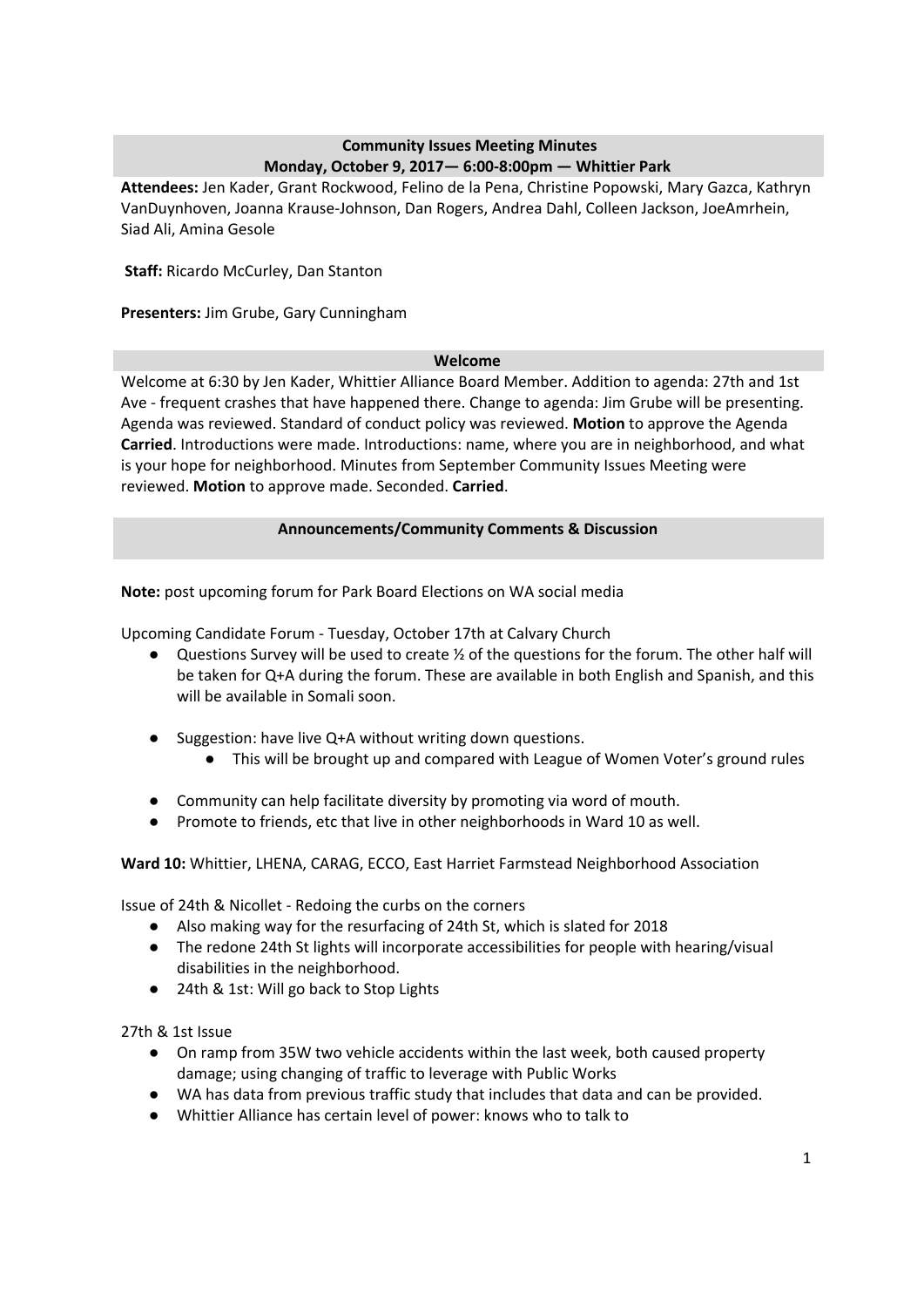● However, this power is limited; best to have every voice included

Question for Jim Grube (Hennepin County) - What can be done for rerouting?

- Start out with Councilmember
- Get in touch with people at the City
- Allen Klugman, Steve Mosing Good people to get in touch with at the City level

### **Jim Grube presentation:**

American with Disabilities Act - 1973 been working on pedestrian ramps since

- 12-13,000 ped ramps in Hennepin County: these are being updated to match current standards and guidelines
- These are 50% or so done
- Audible pedestrian systems: allow individuals that are visually impaired

Good Grocer Situation

- Corner of Lake St & Stevens Avenue, where Good Grocer is
- Kurt Vickman, owner of Good Grocer
- From the beginning, it was understood that Good Grocer would be moved
- Hennepin County is trying to help Kurt Vickman move Good Grocer to 27th & Nicollet
- Hennepin County has used eminent domain
- Updating the 35W access
- They are not getting the \$25,000 bonus to build on vacant property, because the property isn't eligible for it
- A portion of the alley (just on the north side of good grocer) will be closed off; will rebuild alley so that it goes south to Lake St.; need variances from zoning ordinance because the parking lot nearby is not allowed currently in the area
- Nico Products is currently occupying site bound by Stevens, East Lake, 1st Ave
- Jim will continue to keep CI updated as things progress

|  | Ward 10 Update |  |
|--|----------------|--|
|  |                |  |

**Office of Lisa Bender - Tina Erazmus** 

Neither of Lisa Bender's Aid's were available; Ricardo reads notes from Office:

- Discussion at last CI regarding Lake Street/Harriet Development + 2449 Lyndale Ave Development
	- Current state: everything has moved forward with 2449 Lyndale
	- Lake St. Development is being held up by CIty Council
		- Housing vouchers problem
		- Problem with design of building as well
- Ward 10 connection with Whittier School regarding safety, traffic and school pick-ups on 26th St.
	- School is happy because traffic has slowed
- Making event for announcement of new Police Chief

### **Metropolitan Council District 7 Updates**

Gary Cunningham - Met Council Rep. Regional planning authority - promotes quality of life, economic stability

● Done lots of work on homelessness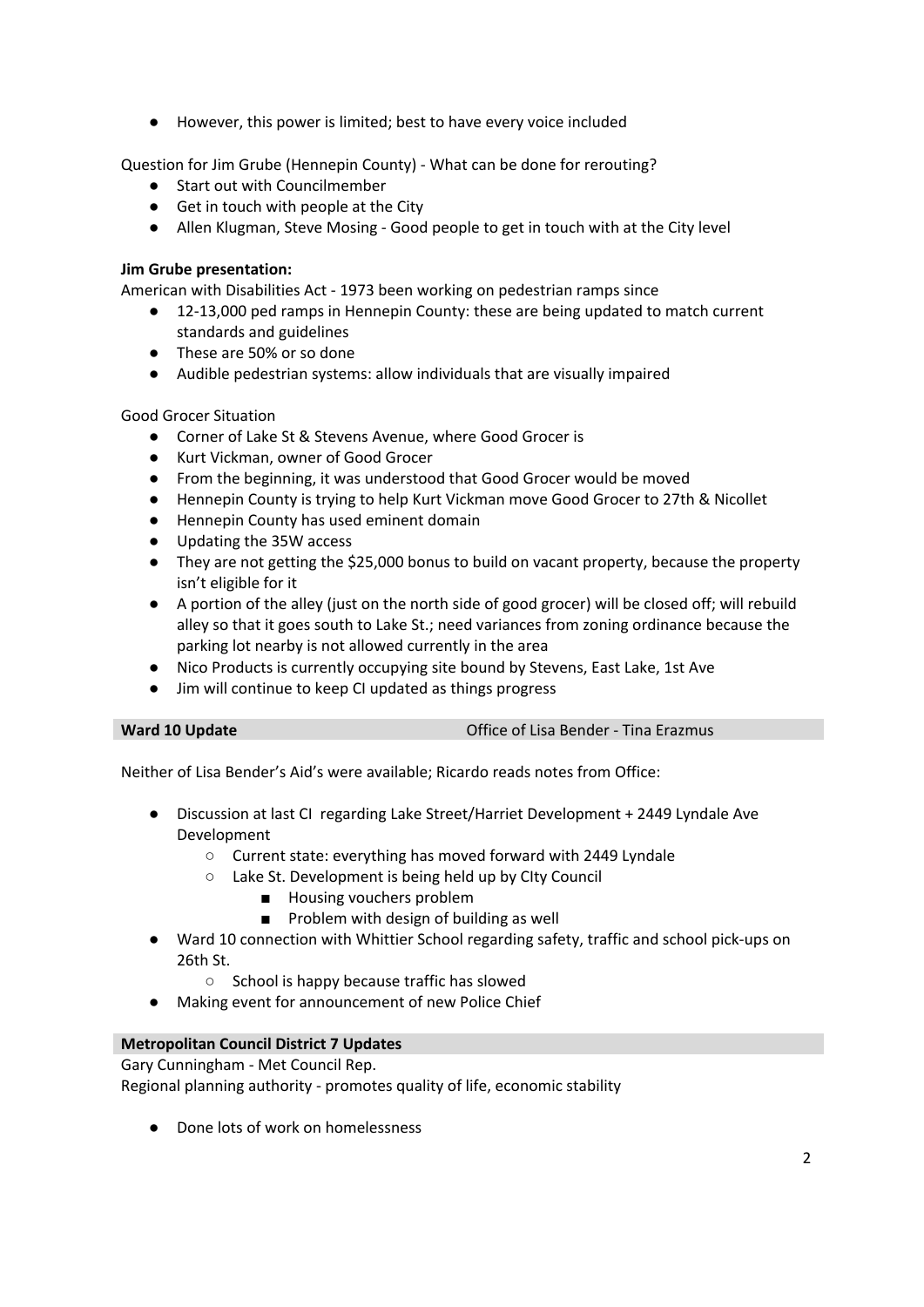- One of founding members of Greenway Coalition to create Greenway
- Worked on a lot of school issues how do we help young African American children do better
- Now, president CEO of MEDA
- Board is made up of many fortune 500 companies in MN
- Change economic situations of people of color in this community
- Representative on Met. Council
- Met Council is a regional planning body, handles buses, water treatment in metropolitan area, has largest section 8 housing in state of MN - serves most of suburban regions, also connected with regional park and trail system
- Livable Communities Grants get communities to do more affordable housing, work with all cities to allocate resources for grants for affordable housing, Gary chairs this committee; also, give grants to clean up sites for contaminated areas
- Regional Development Plan sets stage for how development will occur in the region; what type of lot sizes you will have for density purposes
- Focuses on equity, this region is very much threatened if nothing is addressed
- People of Color are not using the Park System, both suburban and locally

**Gary Cunningham:** 612-978-8200, call or text

#### **Sunshine Adult Daycare - CUP of Daycare 2612 1st Ave**

Sunshine Adult Daycare (proposed in 2011) - have to reapply but already got approved before

- Has a lot of past experience and expertise
- Will work with neighborhood
- Community based program for adults with functional impairment, adult day care with meal service, socializing, games, news reading, field trips
- Want to create safe environment for elderly and community
- Experience with multiculturalism
- Targeting not only East African population
- Started new business here in 2004: small homecare agency, expanded to different areas
- Asking for a conditional use permit: activity is permissible under current zoning with conditions
- Take vote to show support
- The vote is then taken to the City by Whittier Alliance
- There will be 8-12 employees (CNAs or Home Health Aide)
- Ratio of 1:8 employees to those served
- $\bullet$  ~35-40 clients
- 2612 1st Ave S

Area is currently zoned for commercial activity, so a change is needed to operate slightly differently than what the zoning requires